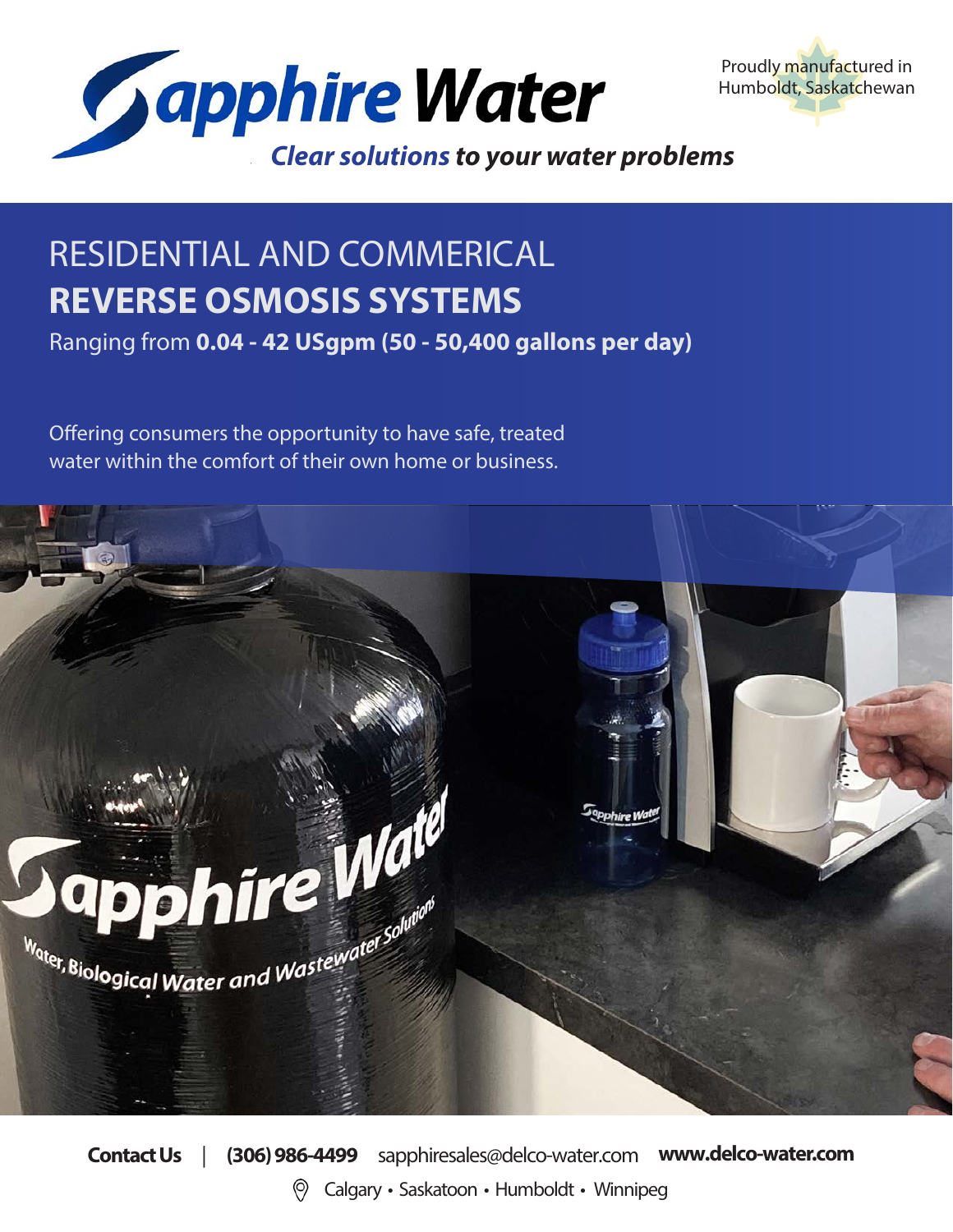| <b>Membrane</b><br><b>Quantity</b> | <b>Permeate</b><br><b>Flow Range</b> | Min/Max<br><b>Operating Pressure</b> | <b>Recovery</b> | <b>Dimensions</b><br>Height   Width   Depth  | <b>Shipping</b><br>Weight |
|------------------------------------|--------------------------------------|--------------------------------------|-----------------|----------------------------------------------|---------------------------|
|                                    | $0.59 - 0.88$<br><b>USGPM</b>        | 30 - 170 psi                         | 50-80%          | Inches: 60   28   24<br>Mm: 1524   711   610 | $175$ lbs<br>(79 kgs)     |

# **STANDARD OFFERINGS**

#### On-Skid Mechanical Equipment:

- o Low Energy High Recovery Reverse Osmosis Membranes
- o Membrane Diameter: 4 in
- o Frame: Carbon steel
- o Permeate and Concentrate Tubing and Hose
- o Concentrate Recirculation
- o Pre-Filter Housing and Cartridges
- o Stainless Steel Membrane Vessels
- o Stainless Steel Valving, Tubing and Fittings
- o On-Skid Booster Pump
- o Raw and Permeate Pressure Switches
- o Concentrate, Permeate, and Recycle Flow Gauges
- o Concentrate, Permeate, and Recycle Pressure Gauges

#### On-Skid Electrical Equipment:

- o Microprocessor Controller
- o 240V, Single Phase Power
	- *\* Electrical connections provided by others*

#### Chemical Equipment:

o Anti-Scalant Dosing Pump and Integrated Tank

*\* Shipped loose*

#### Installation Requirements:

- o **Feed Pressure Supply Range:** 20-40 psi
- o **Inlet Connection:** 3/4" NPT
- o **Permeate:** 3/4" NPT
- o **Concentrate:** 3/4" NPT
- o **Inlet Piping:** PVC
- o **Electrical Connections (**240V, 20Amp, Single Phase)
	- Permeate Flush
	- Re-pressurization System
	- Granular Activated Carbon (GAC)
	- 3 Phase Power
	- pH Adjustment Chemical System
	- Disinfectant Chemical System
	- Corrosion Inhibitor Chemical System
	- Custom Membranes

### **Water Quality Recommendations**

TDS Maximum: 3000 mg/L Chloride Maximum: 500 mg/L



*\* Expected operating pressures and flow set points can be shared if lab water quality is provided. Predicted system flow rate is based on membrane manufacturer specifications and nominal conditions. Membrane production varies with water quality, operating pressure, temperature, pH, and recovery. Anti-scalant chemical injection required.* 

# **ADDITIONAL ENHANCEMENTS**

- Fiberglass Membrane Housing
- Permeate TDS and Conductivity
- Spare Set of Membranes
- Spare Cartridges
- System Set Points\*
- On-Site Commissioning and Training
- CSA Certification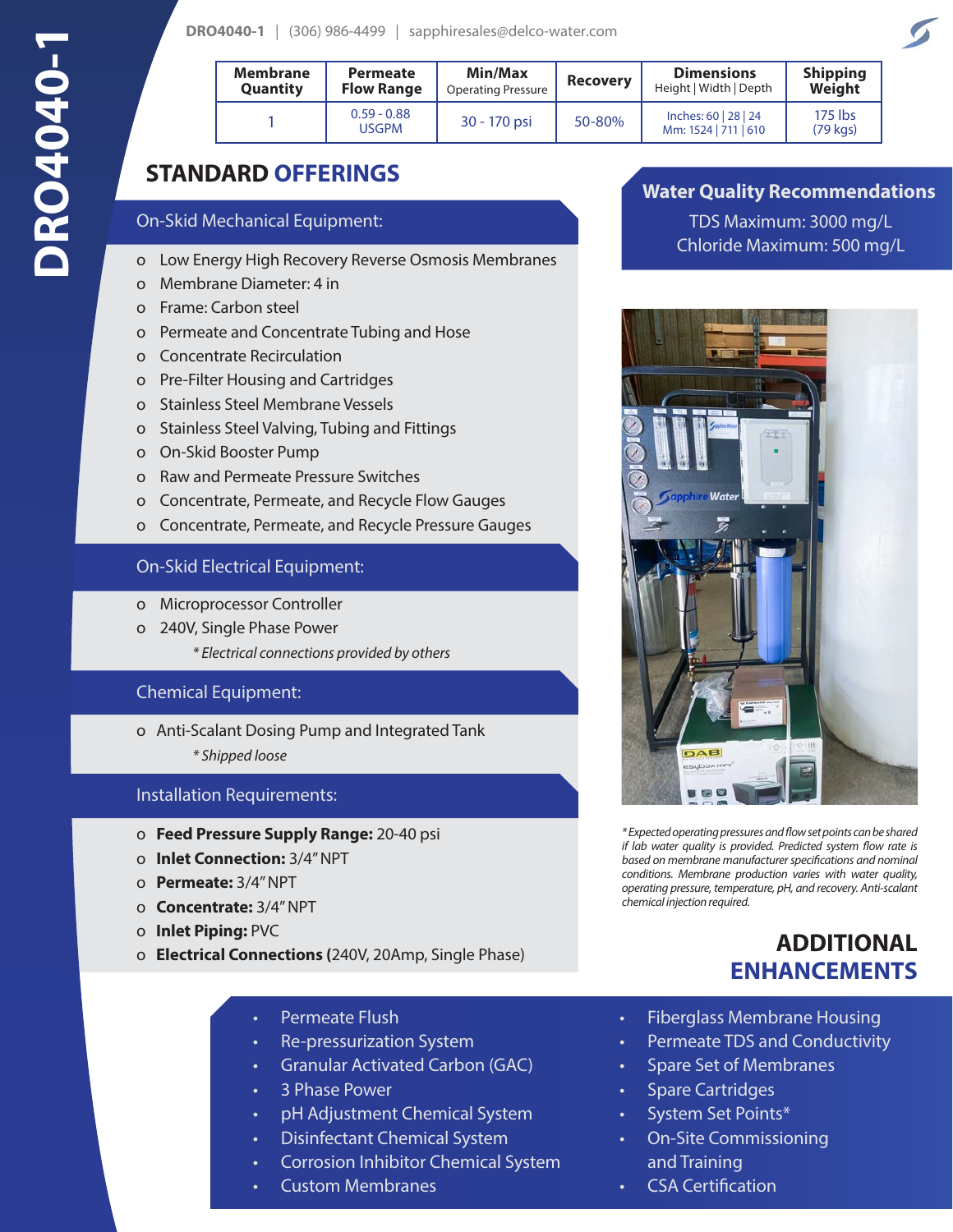| <b>Membrane</b><br><b>Quantity</b> | Min/Max<br>Permeate<br><b>Flow Range</b><br><b>Operating Pressure</b> |              | <b>Recovery</b> | <b>Dimensions</b><br>Height   Width   Depth  | <b>Shipping</b><br>Weight |
|------------------------------------|-----------------------------------------------------------------------|--------------|-----------------|----------------------------------------------|---------------------------|
|                                    | $1.18 - 1.77$<br><b>USGPM</b>                                         | 30 - 170 psi | 50-80%          | Inches: 60   28   24<br>Mm: 1524   711   610 | 200 lbs<br>$(91$ kgs)     |

**Water Quality Recommendations** TDS Maximum: 3000 mg/L Chloride Maximum: 500 mg/L



*\* Expected operating pressures and flow set points can be shared if lab water quality is provided. Predicted system flow rate is based on membrane manufacturer specifications and nominal conditions. Membrane production varies with water quality, operating pressure, temperature, pH, and recovery. Antiscalant chemical injection required.* 

# **ADDITIONAL ENHANCEMENTS**

- Permeate Flush
- Re-pressurization System
- Granular Activated Carbon (GAC)
- 3 Phase Power
- pH Adjustment Chemical System
- Disinfectant Chemical System
- Corrosion Inhibitor Chemical System
- Custom Membranes

# **STANDARD OFFERINGS**

## On-Skid Mechanical Equipment:

- o Low Energy High Recovery Reverse Osmosis Membranes
- o Membrane Diameter: 4 in
- o Frame: Carbon steel
- o Permeate and Concentrate Tubing and Hose
- o Concentrate Recirculation
- o Pre-Filter Housing and Cartridges
- o Stainless Steel Membrane Vessels
- o Stainless Steel Valving, Tubing and Fittings
- o On-Skid Booster Pump
- o Raw and Permeate Pressure Switches
- o Concentrate, Permeate, and Recycle Flow Gauges
- o Concentrate, Permeate, and Recycle Pressure Gauges

### On-Skid Electrical Equipment:

- o Microprocessor Controller
- o 240V, Single Phase Power
	- *\* Electrical connections provided by others*

### Chemical Equipment:

o Anti-Scalant Dosing Pump and Integrated Tank

*\* Shipped loose*

### Installation Requirements:

- o **Feed Pressure Supply Range:** 20-40 psi
- o **Inlet Connection:** 3/4" NPT
- o **Permeate:** 3/4" NPT
- o **Concentrate:** 3/4" NPT
- o **Inlet Piping:** PVC
- o **Electrical Connections (**240V, 20Amp, Single Phase)
- Fiberglass Membrane Housing
- Permeate TDS and Conductivity
- Spare Set of Membranes
- Spare Cartridges
- System Set Points\*
- On-Site Commissioning and Training
- CSA Certification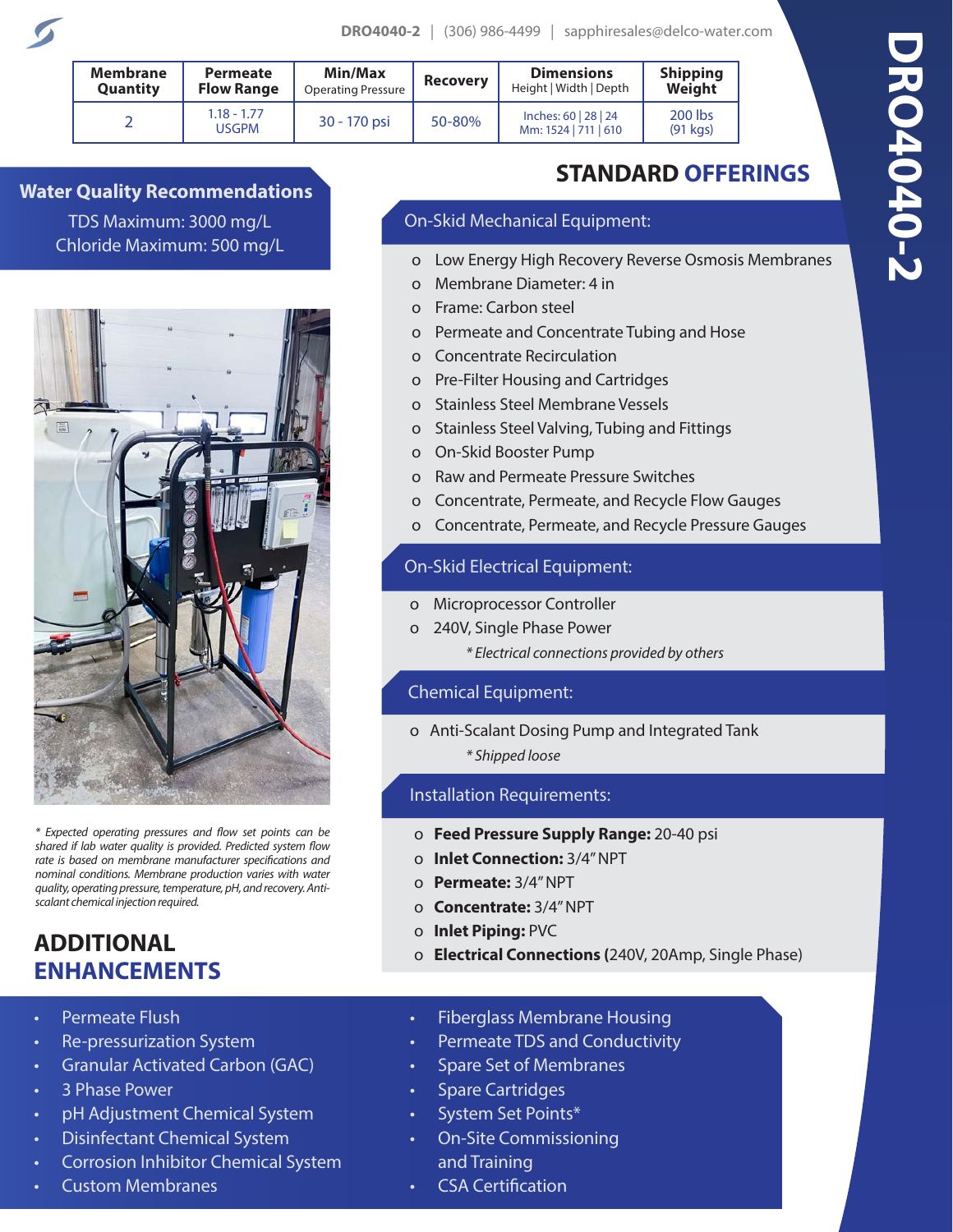| DRO4040-3   $(306)$ 986-4499 |  | sapphiresales@delco-water.com |  |
|------------------------------|--|-------------------------------|--|
|------------------------------|--|-------------------------------|--|

| <b>Membrane</b><br><b>Quantity</b> | <b>Permeate</b><br><b>Flow Range</b> | Min/Max<br><b>Operating Pressure</b> | <b>Recovery</b> | <b>Dimensions</b><br>Height   Width   Depth  | <b>Shipping</b><br>Weight     |
|------------------------------------|--------------------------------------|--------------------------------------|-----------------|----------------------------------------------|-------------------------------|
|                                    | $1.77 - 2.65$<br><b>USGPM</b>        | 30 - 170 psi                         | 50-80%          | Inches: 60   28   24<br>Mm: 1524   711   610 | 225 lbs<br>$(102 \text{ kg})$ |

# **STANDARD OFFERINGS**

#### On-Skid Mechanical Equipment:

- o Low Energy High Recovery Reverse Osmosis Membranes
- o Membrane Diameter: 4 in
- o Frame: Carbon steel
- o Permeate and Concentrate Tubing and Hose
- o Concentrate Recirculation
- o Pre-Filter Housing and Cartridges
- o Stainless Steel Membrane Vessels
- o Stainless Steel Valving, Tubing and Fittings
- o On-Skid Booster Pump
- o Raw and Permeate Pressure Switches
- o Concentrate, Permeate, and Recycle Flow Gauges
- o Concentrate, Permeate, and Recycle Pressure Gauges

#### On-Skid Electrical Equipment:

- o Microprocessor Controller
- o 240V, Single Phase Power
	- *\* Electrical connections provided by others*

#### Chemical Equipment:

- o Anti-Scalant Dosing Pump and Integrated Tank
	- *\* Shipped loose*

#### Installation Requirements:

- o **Feed Pressure Supply Range:** 20-40 psi
- o **Inlet Connection:** 3/4" NPT
- o **Permeate:** 3/4" NPT
- o **Concentrate:** 3/4" NPT
- o **Inlet Piping:** PVC
- o **Electrical Connections (**240V, 20Amp, Single Phase)
	- Permeate Flush
	- Re-pressurization System
	- Granular Activated Carbon (GAC)
	- 3 Phase Power
	- pH Adjustment Chemical System
	- Disinfectant Chemical System
	- Corrosion Inhibitor Chemical System
	- Custom Membranes

# **Water Quality Recommendations**

TDS Maximum: 3000 mg/L Chloride Maximum: 500 mg/L



*\* Expected operating pressures and flow set points can be shared if lab water quality is provided. Predicted system flow rate is based on membrane manufacturer specifications and nominal conditions. Membrane production varies with water quality, operating pressure, temperature, pH, and recovery. Antiscalant chemical injection required.* 

# **ADDITIONAL ENHANCEMENTS**

- Fiberglass Membrane Housing
- Permeate TDS and Conductivity
- Spare Set of Membranes
- Spare Cartridges
- System Set Points\*
- On-Site Commissioning and Training
- CSA Certification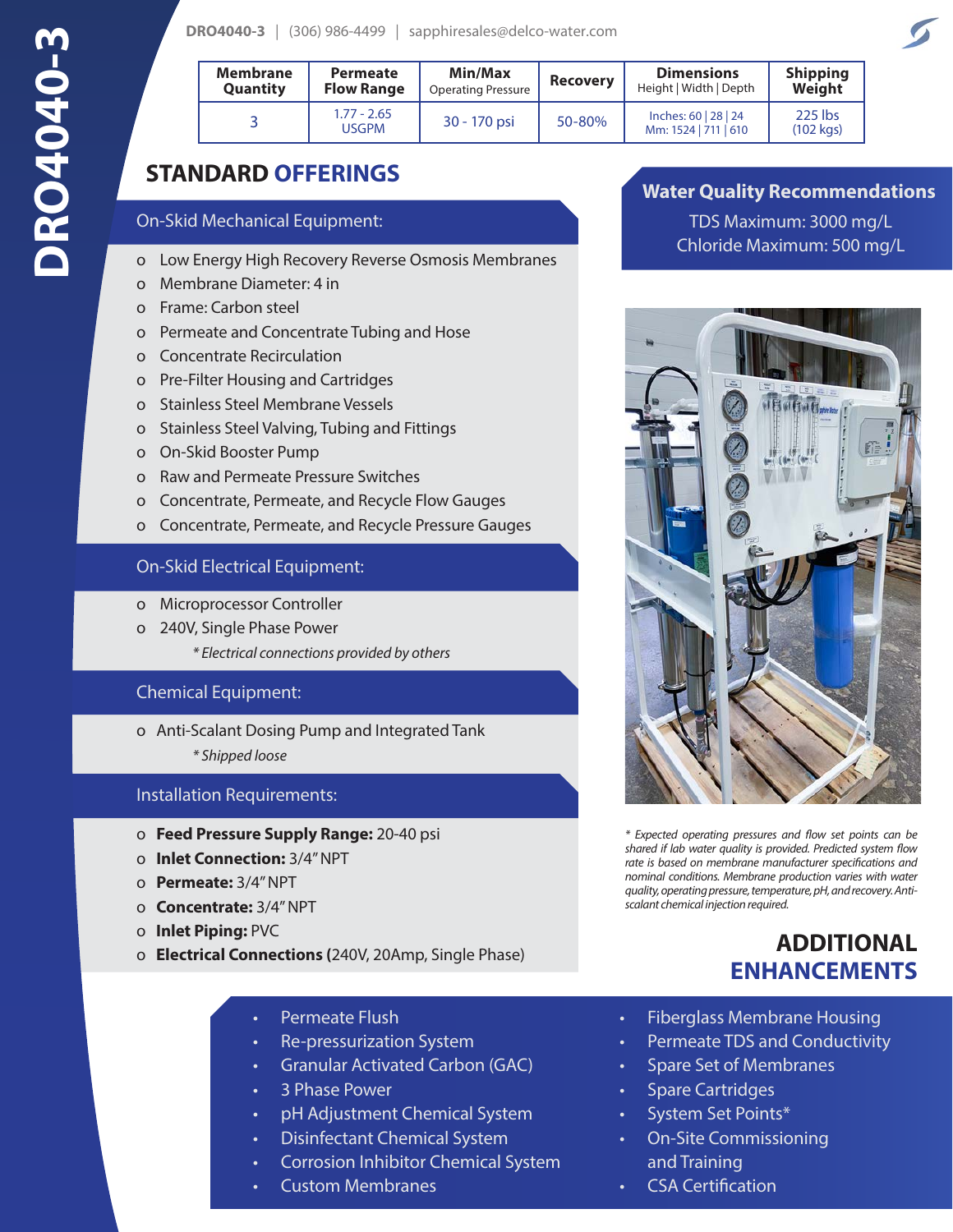| <b>Membrane</b><br>Permeate<br>Quantity<br><b>Flow Range</b> |                        | Min/Max<br><b>Operating Pressure</b> | <b>Recovery</b> | <b>Dimensions</b><br>Height   Width   Depth  | <b>Shipping</b><br>Weight     |  |
|--------------------------------------------------------------|------------------------|--------------------------------------|-----------------|----------------------------------------------|-------------------------------|--|
| 4                                                            | $2.35 - 3.55$<br>USGPM | 30 - 170 psi                         | 50-80%          | Inches: 60   28   29<br>Mm: 1524   711   744 | 250 lbs<br>$(113 \text{ kg})$ |  |

**Water Quality Recommendations** TDS Maximum: 3000 mg/L Chloride Maximum: 500 mg/L



*\* Expected operating pressures and flow set points can be shared if lab water quality is provided. Predicted system flow rate is based on membrane manufacturer specifications and nominal conditions. Membrane production varies with water quality, operating pressure, temperature, pH, and recovery. Anti-scalant chemical injection required.* 

# **ADDITIONAL ENHANCEMENTS**

- Permeate Flush
- Re-pressurization System
- Granular Activated Carbon (GAC)
- 3 Phase Power
- pH Adjustment Chemical System
- Disinfectant Chemical System
- Corrosion Inhibitor Chemical System
- Custom Membranes

# **STANDARD OFFERINGS**

## On-Skid Mechanical Equipment:

- o Low Energy High Recovery Reverse Osmosis Membranes
- o Membrane Diameter: 4 in
- o Frame: Carbon steel
- o Permeate and Concentrate Tubing and Hose
- o Concentrate Recirculation
- o Pre-Filter Housing and Cartridges
- o Stainless Steel Membrane Vessels
- o Stainless Steel Valving, Tubing and Fittings
- o On-Skid Booster Pump
- o Raw and Permeate Pressure Switches
- o Concentrate, Permeate, and Recycle Flow Gauges
- o Concentrate, Permeate, and Recycle Pressure Gauges

## On-Skid Electrical Equipment:

- o Microprocessor Controller
- o 240V, Single Phase Power
	- *\* Electrical connections provided by others*

## Chemical Equipment:

o Anti-Scalant Dosing Pump and Integrated Tank

*\* Shipped loose*

## Installation Requirements:

- o **Feed Pressure Supply Range:** 20-40 psi
- o **Inlet Connection:** 3/4" NPT
- o **Permeate:** 3/4" NPT
- o **Concentrate:** 3/4" NPT
- o **Inlet Piping:** PVC
- o **Electrical Connections (**240V, 20Amp, Single Phase)
- Fiberglass Membrane Housing
- Permeate TDS and Conductivity
- Spare Set of Membranes
- Spare Cartridges
- System Set Points\*
- On-Site Commissioning and Training
- CSA Certification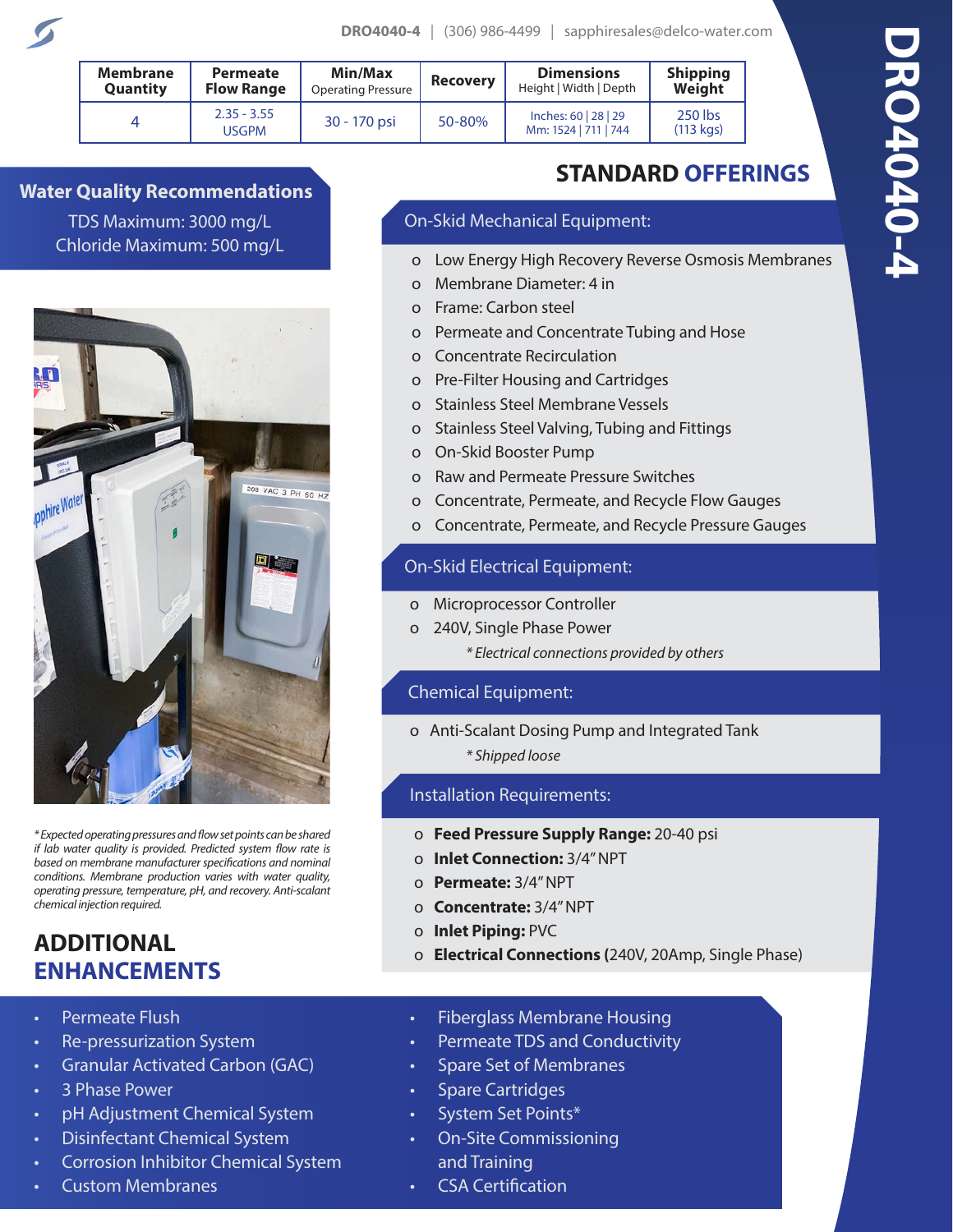|  |  | <b>DRO4040-5</b>   $(306)$ 986-4499   sapphiresales@delco-water.com |
|--|--|---------------------------------------------------------------------|
|  |  |                                                                     |

| <b>Membrane</b> | <b>Permeate</b>        | <b>Min/Max</b>            | <b>Recovery</b> | <b>Dimensions</b>                            | <b>Shipping</b>               |
|-----------------|------------------------|---------------------------|-----------------|----------------------------------------------|-------------------------------|
| Quantity        | <b>Flow Range</b>      | <b>Operating Pressure</b> |                 | Height   Width   Depth                       | Weight                        |
|                 | $2.95 - 4.44$<br>USGPM | 30 - 170 psi              | 50-80%          | Inches: 60   28   29<br>Mm: 1524   711   744 | 275 lbs<br>$(125 \text{ kg})$ |

# **STANDARD OFFERINGS**

#### On-Skid Mechanical Equipment:

- o Low Energy High Recovery Reverse Osmosis Membranes
- o Membrane Diameter: 4 in
- o Frame: Carbon steel
- o Permeate and Concentrate Tubing and Hose
- o Concentrate Recirculation
- o Pre-Filter Housing and Cartridges
- o Stainless Steel Membrane Vessels
- o Stainless Steel Valving, Tubing and Fittings
- o On-Skid Booster Pump
- o Raw and Permeate Pressure Switches
- o Concentrate, Permeate, and Recycle Flow Gauges
- o Concentrate, Permeate, and Recycle Pressure Gauges

#### On-Skid Electrical Equipment:

- o Microprocessor Controller
- o 240V, Single Phase Power
	- *\* Electrical connections provided by others*

### Chemical Equipment:

- o Anti-Scalant Dosing Pump and Integrated Tank
	- *\* Shipped loose*

### Installation Requirements:

- o **Feed Pressure Supply Range:** 20-40 psi
- o **Inlet Connection:** 3/4" NPT
- o **Permeate:** 3/4" NPT
- o **Concentrate:** 3/4" NPT
- o **Inlet Piping:** PVC
- o **Electrical Connections (**240V, 20Amp, Single Phase)
	- Permeate Flush
	- Re-pressurization System
	- Granular Activated Carbon (GAC)
	- 3 Phase Power
	- pH Adjustment Chemical System
	- Disinfectant Chemical System
	- Corrosion Inhibitor Chemical System
	- Custom Membranes

## **Water Quality Recommendations**

TDS Maximum: 3000 mg/L Chloride Maximum: 500 mg/L



*\* Expected operating pressures and flow set points can be shared if lab water quality is provided. Predicted system flow rate is based on membrane manufacturer specifications and nominal conditions. Membrane production varies with water quality, operating pressure, temperature, pH, and recovery. Antiscalant chemical injection required.* 

# **ADDITIONAL ENHANCEMENTS**

- Fiberglass Membrane Housing
- Permeate TDS and Conductivity
- Spare Set of Membranes
- Spare Cartridges
- System Set Points\*
- On-Site Commissioning and Training
- CSA Certification